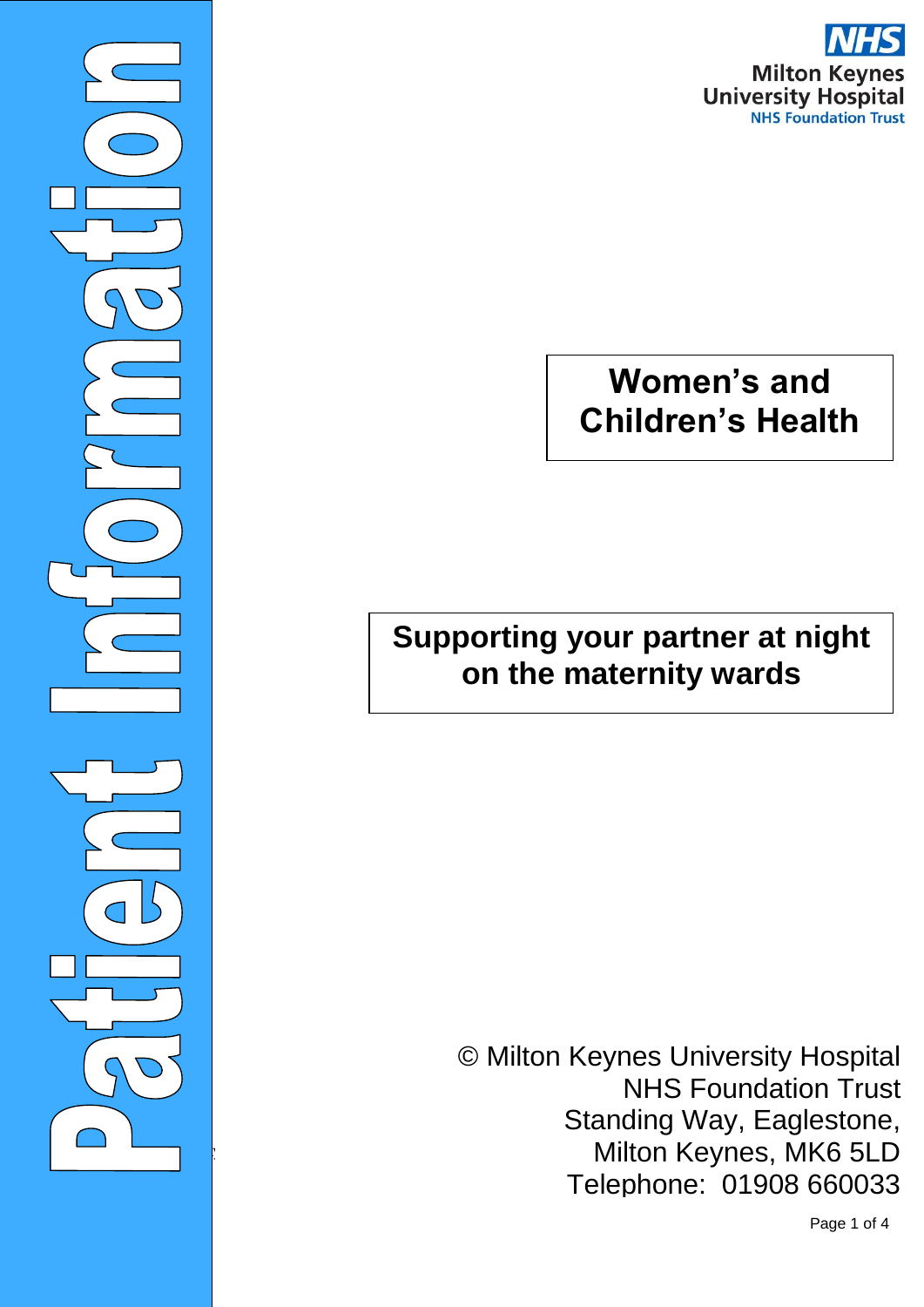## **Why stay with your partner?**

The maternity department recognises that new mothers or mothers-to-be value support from their partners **or** perhaps their own mum. We would like

to facilitate this support, whilst minimising the inconvenience it may bring to other families and staff. Your partner will appreciate your help with caring for your baby or supporting her in labour.



#### **To make your stay more comfortable**

We are able to provide recliner chairs at the bedside to facilitate periods of rest, although do not expect to get a good night sleep as your new baby or partner will need you to support them. There are limited recliner chairs available so it may be that you have to sleep in an arm chair. To assist staff please make sure the recliner chairs are fully upright in the morning to give more space around the bedside to allow staff to complete essential checks.

- Please remain dressed at all times as a courtesy to other women and staff.
- Please understand that due to the risk of infection, beds are solely for the use of mothers.
- There is a toilet designated for visitor use.
- Please do not use the showers or bath facilities intended for mothers use only.

Milton Keynes University Hospital NHS Foundation Trusts checks and reviews links and content to external websites at the time patient information goes to print. Please note, links and content on external websites may be changed, updated, or removed.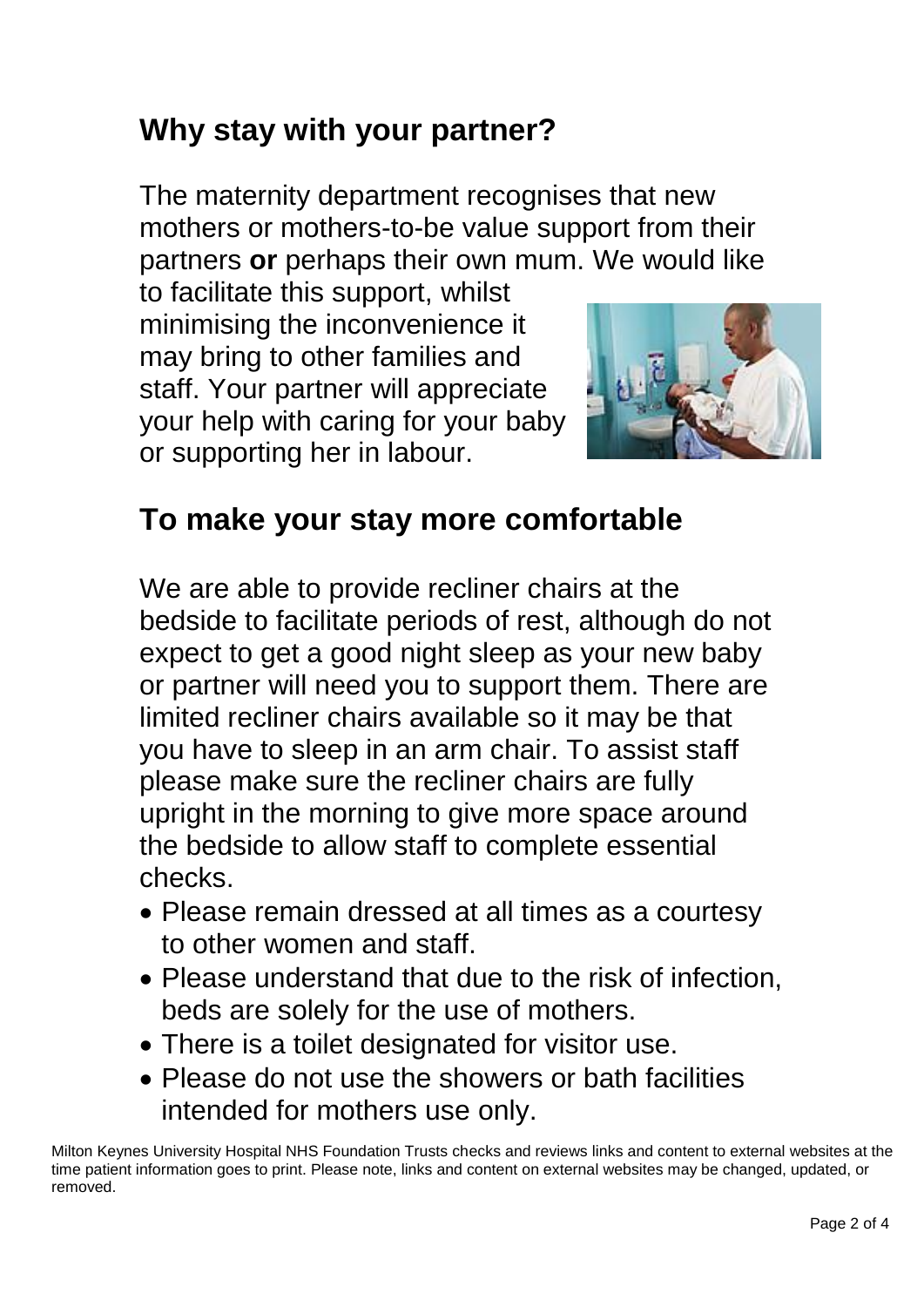## **We are unable to provide hotel services for partners**

All food is limited to inpatient mothers and is not for visitors regardless of the duration of your visit. You are encouraged to access refreshments from the



shop, restaurant and vending machines in the hospital corridors. If you would like to have a drink we have a hydration station for hot drinks on the ward and ask for a small payment of 50p. We do not have facilities for the heating or storage of food or drink for visitors.

Unfortunately there is limited availability of pillows and bedding for mothers use only. We are unable to provide any linen, blankets, pillows or towels for visitor use.

## **Promoting a positive and restful environment**

Please ensure that any disruption is avoided, this includes keeping mobile phones in silent mode. Electronic equipment must not be put on to charge batteries as



Milton Keynes University Hospital NHS Foundation Trusts checks and reviews links and content to external websites at the time patient information goes to print. Please note, links and content on external websites may be changed, updated, or removed.